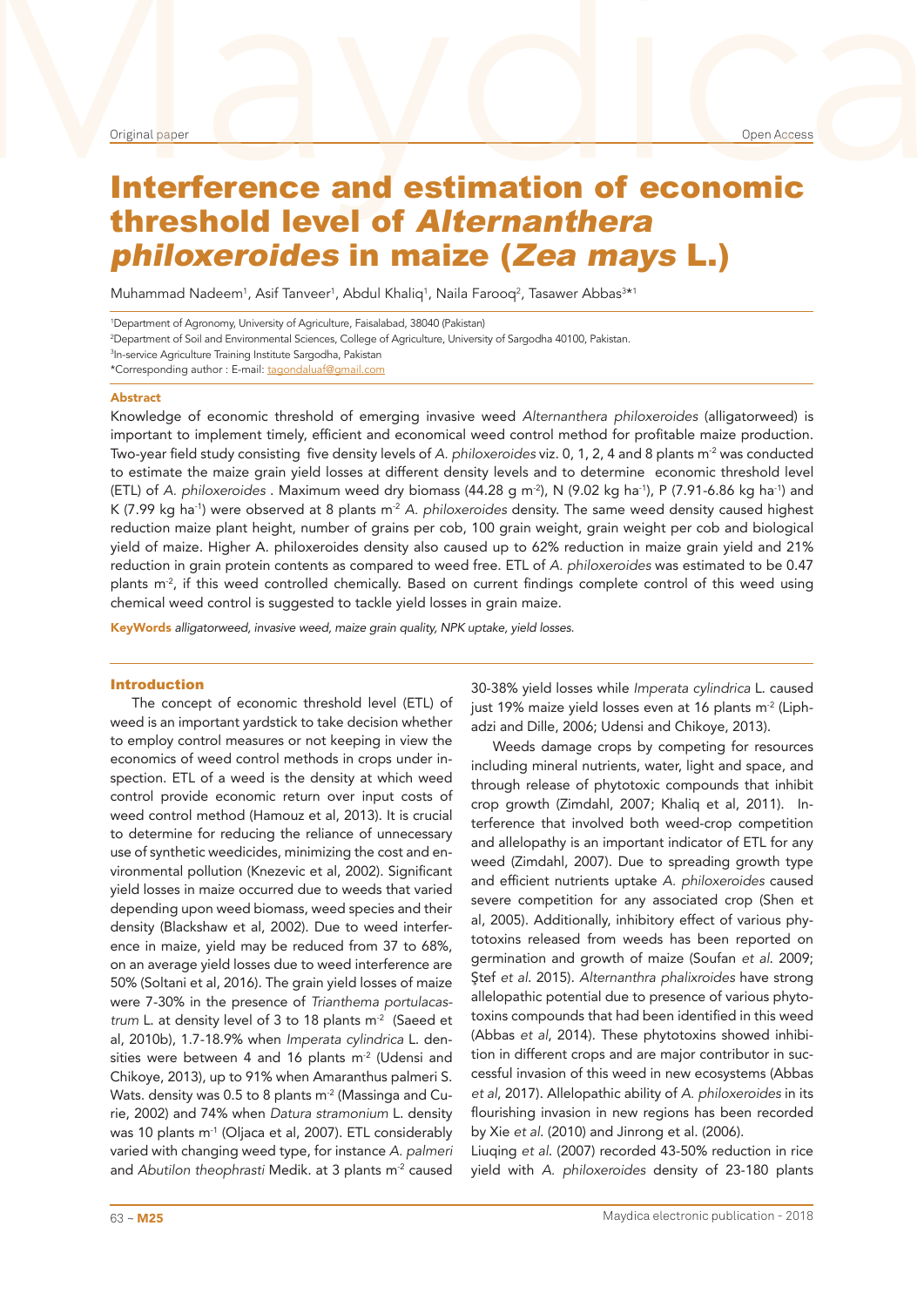$m<sup>2</sup>$  at rice plant population of 100 m<sup>-2</sup>. The economic threshold of *A. philoxeroides* was 4.02 plants m-2 with manual weed control in garlic fields (*Allium sativum L*.) (Shou-hui *et al*, 2008) and 1.39 plant m-2 in rice field with fluroxypyr-methyl application (Yu, 2008). No information is available regarding effect of *A. philoxeroides* on growth and final grain yield of maize in field conditions. Furthermore, no study has so far been conducted to estimate ETL of this troublesome invasive weed in maize elsewhere in the world. *Alternanthera philoxeroides* is an emerging threat to crop production worldwide. Thus, there is need to initiate study to find out sustained, cost-effective and eco-friendly management of this weed. Therefore, present two year field study was conducted to estimate the losses caused by this weed at different densities and to determine its ETL in maize.

## Materials and Methods

#### *Site and soil*

The proposed study was conducted at the Agronomic Research Area, Department of Agronomy, University of Agriculture, Faisalabad, Pakistan (Latitude 31.25º N, longitude 73.09º E and Altitude 184.4 m) during 2013 and 2014. Physico-chemical analysis of soil before sowing of maize crop for both years revealed that the site soil have 0.67-0.69%, 0.035%, 8.5-9.8 ppm and 205-210 ppm organic matter, total nitrogen, available phosphorus and available potassium, respectively. Soil texture type was sandy clay loam having 8.0 pH and 0.56-0.60 dS m<sup>-1</sup> electrical conductivity. Meteorological data (monthly precipitation, relative humidity, minimum and maximum temperature) during the growing seasons of 2013 and 2014 were obtained from Agricultural Meteorology Cell (Department of Agronomy, University of Agriculture, Faisalabad, Pakistan) located near the experimental field (Figure 1).

# *Crop husbandry*

Laser land leveling was carried out before soil preparation. During both years, seed bed was prepared by cultivating the soil 2-3 times with the tractor mounted cultivator followed by planking to make it flat. Maize hybrid 30R50 was used as a test crop. The crop was sown on 75 cm apart ridges with plant to plant distance of 20 cm. Seed rate of 20 kg ha<sup>-1</sup> was used. Nitrogen, phosphorus and potassium at the rate of 250, 120 and 125 kg ha $1$  were applied in the form of urea, diammonium phosphate (DAP) and sulphate of potash (SOP), respectively. 1/5<sup>th</sup> of N and whole of P and K was applied by broadcast method and incorporated into soil at the time of final seed bed preparation whereas remaining doses of N (one bag



Figure 1 Meteorological data of field for the growing period of crop in 2013 and 2014

on every application) were applied at crop height of 1 foot, at 2 feet, at 3 feet and at tasseling stage (5-7 days before tasseling) by fertigation method. In total, eight irrigations, each of three acre inches, were applied to the crop. Five density treatments of *Alternanthera philoxeroides* including 0, 1, 2, 4 and 8 plants m-2 were maintained to evaluate the maize yield losses at different densities and to determine ETL.

## *Data collection and statistical analysis*

$$
Y=Y_{\text{wf}}\left(1-\frac{ixd}{100\left(1+\frac{i\times d}{A}\right)}\right) \tag{1}
$$

Data regarding *A. philoxeroides* dry weight and uptake of NPK were recorded. Maize growth, yield and quality traits including plant height, 100-grain weight, biological yield, grain yield, protein and oil contents were also determined. Nitrogen in *A. philoxeroides* was analyzed according to Jackson (1962), while phosphorus was analyzed using the vanadate-molybdate spectrophotometric procedure (Jones *et al*, 1991). Potassium was determined by a flame photometer (Chapman and Pratt 1961). Mzize grain oil content was determined by using method Soxhlet method as described by Low (1990). Nitrogen content of maize grain samples was determined by using micro-Kjeldhal distillation method (Anonymous, 1980) and then the crude protein contents in grains were calculated by using the following formula.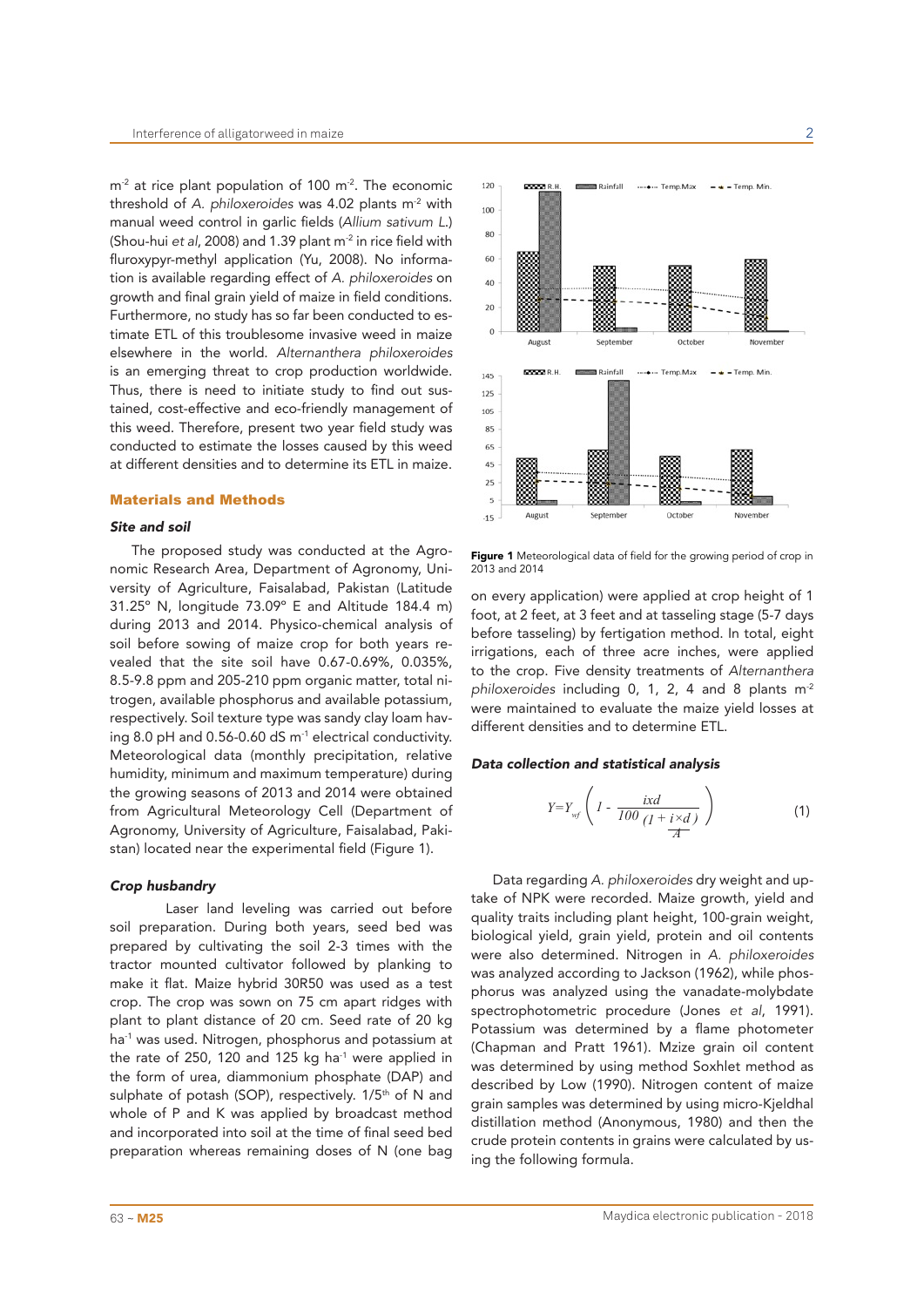A nonlinear hyperbolic regression model (Eq. 1) (Cousens 1985) was fitted to analyze the relationship between rice yield (*Y*) and *A. philoxeroides density* (*d*). The model equation was as follow:

Where *Y* is the simulated rice yield at particular density of *A. philoxeroides, Y<sub>w</sub> is the weed free crop yield, i is* the percentage yield loss per unit of *A. philoxeroides* density (d),  $d \rightarrow 0$ . A is the asymptotic value of the maximum yield loss (%) as  $d \rightarrow \infty$ .

Economic threshold level (ETL) of *A. philoxeroides* was estimated by using the cost of controlling this weed with the value of rice grain yield achieved by herbicide application. Cousens (1987) equation 2 was used to calculate ETL.

## *ETL = (Ch+Ca)/(YwfPLH)*

Table 1. Dry weight and nutrients uptake of A. philoxeroides (kg ha-1) at its different densities in maize

| A. philoxeroides | Dry weight<br>(q m <sup>2</sup> ) | N uptake<br>$(kq ha-1)$ | P uptake<br>$(kg ha-1)$ |                | Kuptake<br>$(kq ha-1)$  |
|------------------|-----------------------------------|-------------------------|-------------------------|----------------|-------------------------|
| density $(m-2)$  | Average of two years              |                         | 2013                    | 2014           | Average of<br>two years |
| Zero (Control)   |                                   |                         |                         |                |                         |
| 1                | 8.56 d                            | 2.42d                   |                         | 1.96 c 1.68 d  | 1.84c                   |
| $\overline{2}$   | 13.66c                            | 3.52c                   |                         | $2.62c$ 2.41 c | 2.76 <sub>b</sub>       |
| 4                | 23.37 <sub>b</sub>                | 5.47h                   |                         | 4.18 b 3.97 b  | 4.52 <sub>b</sub>       |
| 8                | 44.28 a                           | 9.02a                   |                         | 7.91 a 6.86 a  | 7.99 a                  |
| HSD              | 2.74                              | 1.050                   | 1.147                   | 0.591          | 0.598                   |

Means sharing different letters in a column differ significantly according to Tukey's honestly significant difference (HSD) test (p < 0.05).

Where Ch is herbicide cost (US\$ ha<sup>-1</sup>), Ca is herbicide application cost (US\$ ha<sup>-1</sup>), Ywf is weed free rice yield (t ha<sup>-1</sup>), P is value per unit of crop (US\$  $t^{-1}$ ), L is proportional loss per unit *A. philoxeroides* density, and H is herbicide efficacy (a proportional reduction in *A. philoxeroides* density by herbicide treatment).

Data of the rice and *A. philoxeroides* were statistically analyzed by using Fisher's analysis of variance techniques (Steel *et al*, 1997). The honestly significant difference (HSD) test was applied at 5% probability level to test the significance of treatment means. The parameters in which the year effect was non-significant the data of two years were thus pooled-up to get average.

# *Results and discussions*

# *Alternanthera philoxeroides* dry weight (g m-2) and uptake of NPK (kg ha-1) at different densities in maize

Varying densities of *A. philoxeroides* had a significant effect on its dry weight per unit area (Table 1). A perusal of data displayed that *A. philoxeroides* dry weight had a gradual rise with increase in its density from 1 to 8 plants  $m<sup>2</sup>$ . The significantly highest dry weight (44.28 g m-2) of *A. philoxeroides* was produced at density of 8 plants  $m<sup>2</sup>$  which was followed by that of *A. philoxeroides* density level of 4 plants m-2. However, the lowest *A. philoxeroides* dry weight of 8.56 g  $m<sup>2</sup>$  was observed at a density of 1 plant  $m<sup>2</sup>$ . Increase in density increased weed dry weight per unit area due to more number of plants of weeds (Mamun *et al*. 2013). According to studies by Mehmood et al. (2015) increasing *A. philoxeroides* density in rice field had linear increase in *A. philoxeroides* dry weight.

Year effect on N and K uptake by A. philoxeroides was non-significant, therefore data were pooled and average data were discussed. However, year effect regarding P-uptake by A. philoxeroides was found to be significant therefore data of individual years were given and discussed. A successive linear increase in Nuptake by A. philoxeroides was observed by increasing its density from 1 to 8 plants  $m<sup>2</sup>$  (Table 1). Alternanthera philoxeroides at density of 8 plants  $m<sup>2</sup>$  attained significantly the highest uptake of N (9.02 kg ha $^{-1}$ ). It was followed by that of 4 plants m<sup>-2</sup> (5.47 kg ha<sup>-1</sup>) of A. *philoxeroides*. The minimum N uptake by *A. philoxeroides* (2.42 kg ha-1) was recorded at its density of 1 plant m-2. Results regarding P uptake by *A. philoxeroides* also showed a linear increasing trend as *A. philoxeroides* density was increased from 1 to 8 plants m<sup>-2</sup>. The highest P uptake (7.91 and 6.86 kg ha<sup>-1</sup>) by *A. philoxeroides* was noted at density of 8 plants m-2 during year 2013 and 2014, respectively. The lowest P uptake (1.96 kg ha $^{-1}$  in 2013 and 1.68 kg ha $^{-1}$  in year 2014) was obtained in plots where *A. philoxeroides*  density was kept minimum (1 plant  $m<sup>2</sup>$ ). The K uptake was also significantly affected by *A. philoxeroides* density. Mehmood et al. (2017) reported significant dry biomass increase and uptake of NPK with increasing density of *A. philoxeroides* in transplanted rice. Similar to N and P, K uptake was increased significantly in a linear trend. Previously it has been reported that N, P and K uptake by broad-leaf weeds (*Datua stramonium L., Cannabis sativa L., Amaranthus chlorostachis* Willd., Chenopodium album L. and *Chenopodium hybridum* L. ) was enhanced with increasing their densities in maize crop (Lehoczky and Reisinger, 2003). Aamer and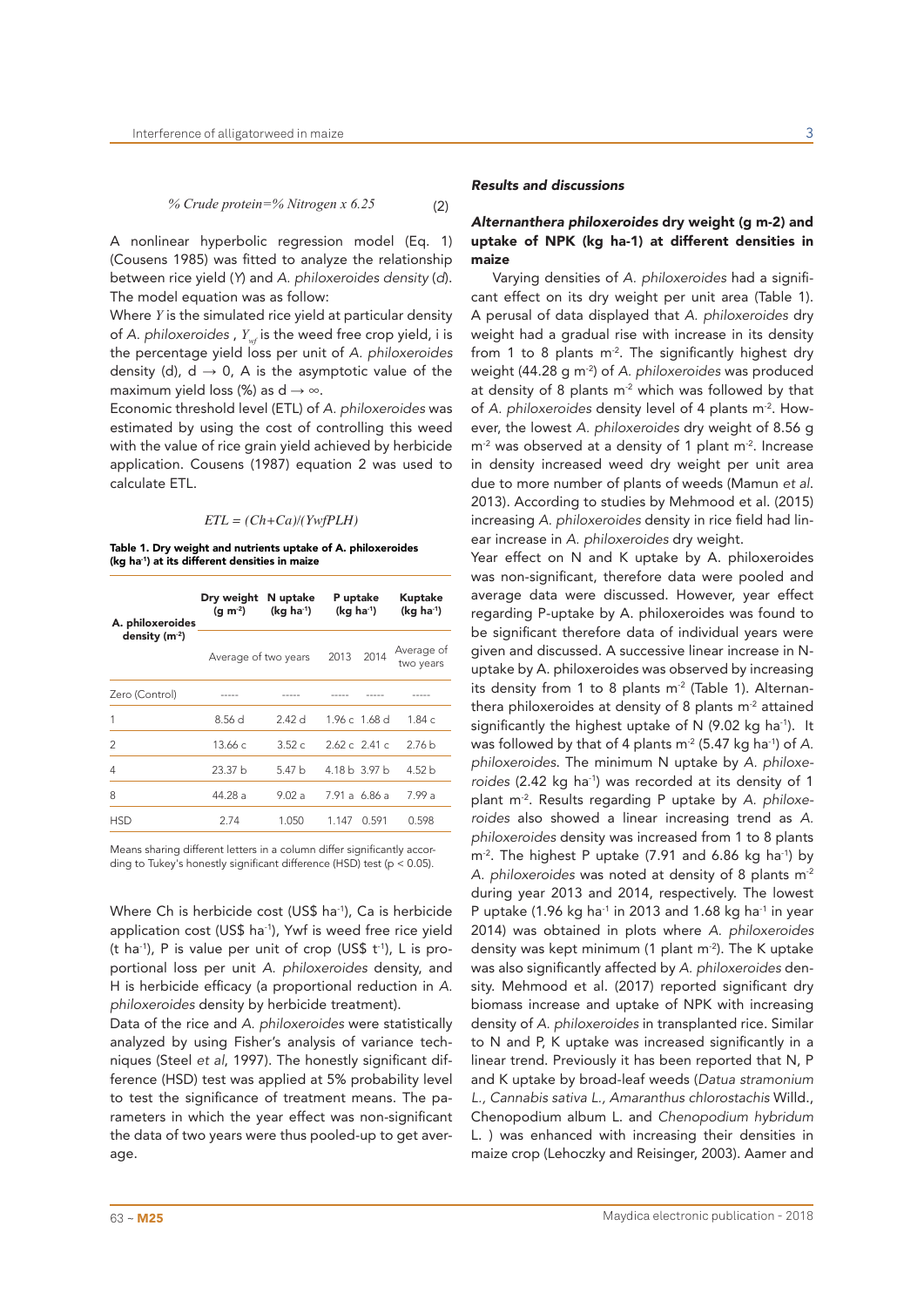Zahid (2006) recorded highest N uptake (86.34 kg N ha-1) by Echinochloa crus-galli at 16 barnyard grass plants  $m<sup>2</sup>$  in rice crop as compared to low densities.

#### *Maize growth and yield*

Results shows that *A. philoxeroides* caused significant reduction in plant height of maize with increasing *A. philoxeroides* density. The tallest plants of maize (263.14 cm) were produced in control treatment where no *A. philoxeroides* plant was allowed to compete with crop (Table 2). No statistically significant reduction in plant high was observed until *A. philoxeroides* density was raised beyond 2 plants per  $m<sup>2</sup>$ . The succeeding *roides* density from 0 to 8 plants m-2 could be the result of stress by *A. philoxeroides* competition especially at grain filling stage of maize. Two-year means data regarding number of grains and grain weight per cob of maize (Table 2) showed that *A. philoxeroides* density significantly influenced it. A gradual reduction in number of grains and grain weight per cob of maize was observed with increase in *A. philoxeroides* density. Maize plants from weed free plots (control) produced the maximum number of grains (437.8) and grain weight (193.4 g) per cob. This value did not statistically decrease until *A. philoxeroides* density reached up to 2 plants  $m<sup>2</sup>$ , whereas, the minimum number of

| <b>Plant height</b><br>(cm) |  |                                                                                          |                                                                                     |                                                                                                                  |                                | $(t \text{ ha}^{-1})$                                                      | Grain yield<br>losses (%)                                            |
|-----------------------------|--|------------------------------------------------------------------------------------------|-------------------------------------------------------------------------------------|------------------------------------------------------------------------------------------------------------------|--------------------------------|----------------------------------------------------------------------------|----------------------------------------------------------------------|
| Average of two years        |  |                                                                                          |                                                                                     | 2013                                                                                                             | 2014                           |                                                                            |                                                                      |
| 437.8a                      |  |                                                                                          |                                                                                     | 26.30a                                                                                                           | 24.67a                         | 9.43a                                                                      | $---$                                                                |
| $402.4$ ab                  |  |                                                                                          |                                                                                     |                                                                                                                  |                                | 8.67 <sub>b</sub>                                                          | 8.06                                                                 |
| 369.9 bc                    |  |                                                                                          |                                                                                     |                                                                                                                  |                                | 7.94 с.                                                                    | 15.82                                                                |
| 353.2 c                     |  |                                                                                          |                                                                                     |                                                                                                                  | 19.56 с                        | 7.08 d                                                                     | 24.95                                                                |
| 335.1 c                     |  |                                                                                          |                                                                                     | 18.56 d                                                                                                          | 16.95 d                        | 6.08e                                                                      | 35.46                                                                |
| 38.323                      |  |                                                                                          |                                                                                     | 2.174                                                                                                            | 2.286                          | 0.574                                                                      |                                                                      |
|                             |  | weight<br>(g)<br>37.83a<br>34.64 <sub>b</sub><br>33.73 bc<br>33.37 bc<br>31.44c<br>2.611 | grains<br>per cob<br>437.8a<br>$402.4$ ab<br>369.9 bc<br>353.2c<br>335.1c<br>38.323 | Grain weight<br>per cob (g)<br>193.4a<br>184.2a<br>171.1 <sub>b</sub><br>161.4 <sub>b</sub><br>145.7 c<br>12.625 | 24.63 ab<br>23.43 bc<br>21.26c | <b>Biological yield</b><br>$(t \text{ ha}^{-1})$<br>22.89 ab<br>$21.43$ bc | Number of<br>100-grain<br><b>Grain yield</b><br>Average of two years |

Table 2 Effect of different densities of A. philoxeroides (plants m-2) on growth and yield attributes of maize

Means sharing different letters in a column differ significantly according to Tukey's honestly significant difference (HSD) test (p < 0.05.).

reduce in plant height of maize with increase in *A. philoxeroides* density could be the result of increased inter-specific competition between crop and *A. philoxeroides* for similar growth resources. More weed dry weight and NKP uptake at higher density might be also reason for less maize height. These results are in accordance with those of Sarabi et al, (2013) who recorded that plant height of maize reduced significantly at 16 to 20 *C. album* plant density (m-2). In another study, Hussain et al, (2011) observed that plant height of forage maize raised with increase in plant density of *X. strumarium* from 0 to 6 plants m-2 but it gradually declined when density of this weed was raised beyond 6 plants m-2.

The 100-grain weight of maize given in table 4 indicated a significant decrease with increasing density of *A. philoxeroides*. The highest 100-grain weight (37.83 g) of maize was attained from plots which were kept weed free. *A. philoxeroides* even at very low density (1 plant m-2) caused significant decrease in 100-grain weight of maize (Table 2). The minimum 100-grain weight (31.44 g) of maize was recorded at *A. philoxeroides* density of 8 plants m-2. The significant reduction in 100-grain weight of maize by increasing *A. philoxe-* grains (335.1) and grain weight (145.7 g) per cob was produced at 8 plant m-2 density of *A. philoxeroides*. Karimmojeni et al, (2010) also recorded a linear decline in grain weight of maize with *D. stramonium* at 4, 8, 12 and 16 plants m<sup>-2</sup> densities. Kiranjit et al, (2016) reported that increasing weed competition in maize caused decline in 100 grain weight, number of grains and grain weight per cob.

Biological yield of maize was significantly influenced by different *A. philoxeroides* densities during both years of study, with significant year effect (Table 2). The maximum biological yield (26.30 and 24.67 t ha<sup>-1</sup>) of maize was obtained with weed free control during 2013 and 2014, respectively. There was significant reduction in biological yield of maize as *A. philoxeroides* density increased from 2 to 8 plants  $m<sup>2</sup>$ . However, minimum values (18.56 and 16.95 t ha<sup>-1</sup>) of this parameter were noted at the maximum *A. philoxeroides* density (8 plants m-2) during years 2013 and 2014, respectively. Decline in biological yield of maize by enhancing *A. philoxeroides* density may be attributed to lessen in growth and yield attributing parameters. A linear reduction in biological yield of maize fodder with increase in X. strumarium density from 0 to 12 plants

 $\Delta$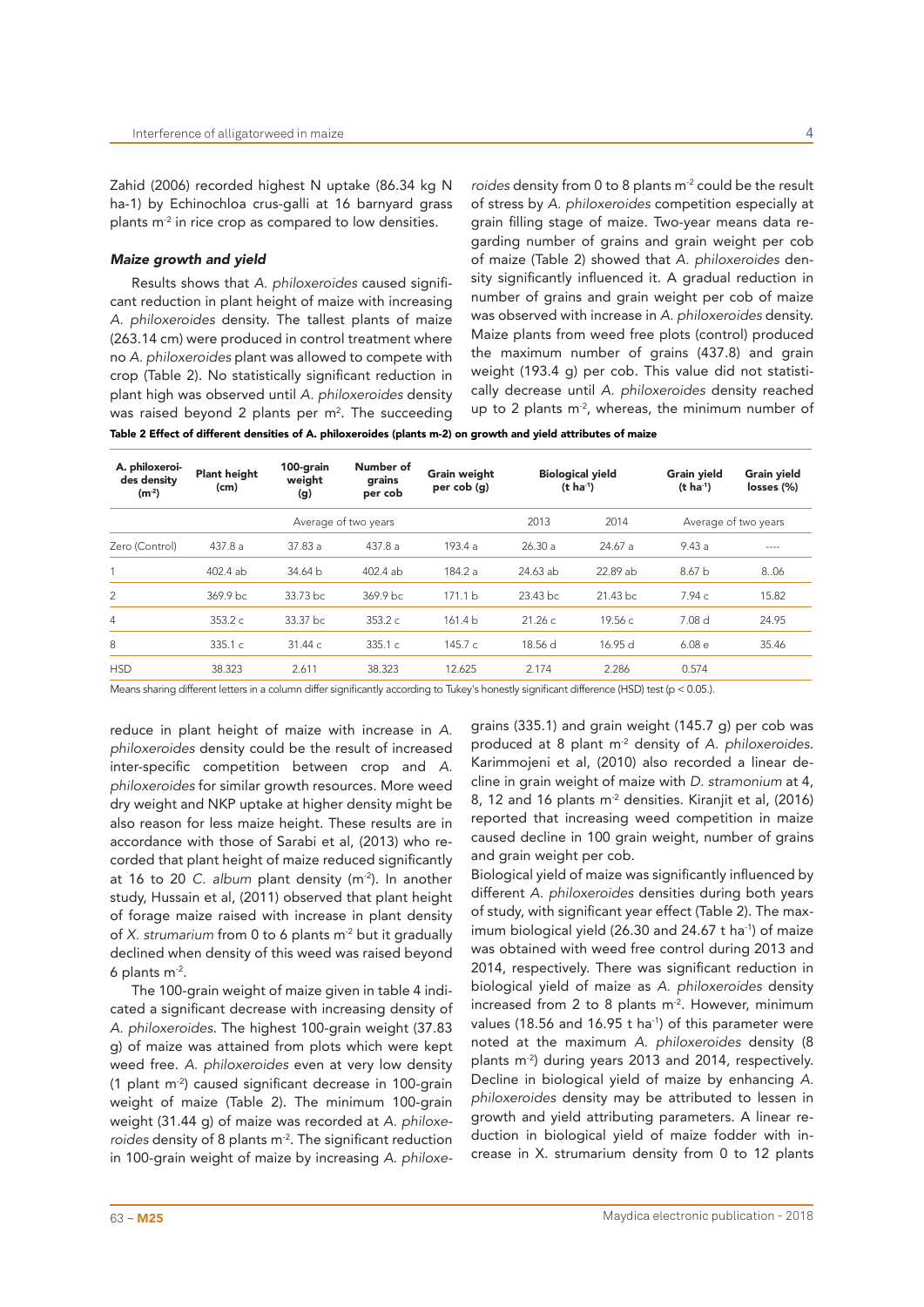m<sup>-2</sup> has also been recorded by Hussain et al, (2011). Saeed et al. (2012) reported that with increasing density of *T. portulacastrum* the biological yield of maize was decreased. Saleem et al, (2016) reported significant reduction in biological yield of maize due to weed competition; minimum maize yield was achieved in full season weed-crop competition plots.

The final grain yield of a crop is collective of different yield components. It is obvious from the data that grain yield of maize depicted significant reducing trend with rise in *A. philoxeroides* density. The highest grain yield (9.43 t ha-1) of maize was achieved from weed free plots. However, it tended to show significant reduction from *A. philoxeroides* density of 1 plant m-2. While, maize grain yield was significantly less (6.08 t ha<sup>-1</sup>) in plots where *A. philoxeroides* density was 8 plants m-2. The table (2) depicted that maize grain yield was declined ranging from 8.06 to 35.46 % with *A. philoxeroides* density from 1-8 plants m<sup>-2</sup>. Decline in grain yield of maize due to rise in weed density is explained by the observed reduction in yield components. The main yield components which contributed towards more grain yield of maize seem to be the number of grains per cob, 100-grain weight and grain weight per cob. Significant decline in grain yield of maize by increasing Amaranthus retroflexus density from 0 to 65 plants per meter per crop row was reported by Sheibany et al, (2009). Likewise, Karimmojeni et al, (2010) recorded a linear decrease in maize grain yield with increase in densities of *X. strumarium* or *D.*  stramonium from 4 to 16 plants m<sup>-2</sup>. They also indicated that main grain yield loss by *X. strumarium* was owing to weed competition during early growth stage resulting in greater decrease in grain number. Though, *D. stramonium* owing to its indeterminate growth habit presented more competition during grain filling stage thus resulted further decrease in grain weight of maize. The raise in crop yield loss of maize due to rise in *A. philoxeroides* density might be due to more competition stress practiced by maize plants as weeds limit the resource base area for crop plants. Mehmood et al, (2017) reported significant decrease (21 to 23%) in grain yield of transplanted rice due to *A. philoxeroides* interface at varying densities. Our results are analogous with those of Saeed et al, (2010b) who also observed that percent grain yield reduction in maize enhanced with increasing *T. portulacastrum* density m-2. A grain yield loss from 4 to 30% in maize was noted with different density levels of *T. portulacastrum*. These research findings are also in close agreement with those of Sarabi et al, (2013) who concluded that maize grain yield losses were more than 70% at higher plant densities (16 to 20 plant m<sup>-2</sup>) of common lambsquarters (*C. album).*

Table 3 Effect of different densities of *A. philoxeroides* (plants m-2) on grain protein and oil content (%) of maize.

| A. philoxeroides<br>density<br>(plants m-2)                                   | <b>Protein content</b><br>(%) | Oil content (%) |  |  |
|-------------------------------------------------------------------------------|-------------------------------|-----------------|--|--|
|                                                                               | Average of two years          |                 |  |  |
| Zero (Control)                                                                | 10.73 a                       | 3.01            |  |  |
| 1                                                                             | 10.34 ab                      | 3.97            |  |  |
| $\overline{2}$                                                                | 10.01 bc                      | 3.94            |  |  |
| 4                                                                             | 9.57c                         | 3.94            |  |  |
| 8                                                                             | 8.86 d                        | 3.94            |  |  |
| <b>HSD</b>                                                                    | 0.491                         | <b>NS</b>       |  |  |
| Means sharing different letters in a solumn differ significantly according to |                               |                 |  |  |

ans sharing different letters in a column differ significantly according to Tukey's honestly significant difference (HSD) test (*p* < 0.05). NS indicate non-significant.

#### *Grain protein and oil content (%) of maize*

The data depicted that *A. philoxeroides* densities significantly influenced grain protein content of maize (Table 3). Highest grain protein content (10.73%) was recorded in maize plants harvested from weed free control plots. A significant decline in grain protein content started to occur at *A. philoxeroides* density of 2 plants m-2. However, lowest grain protein content (8.86 %) of maize was recorded at *A. philoxeroides* density of 8 plants m<sup>-2</sup>. The decline in grain protein content with increasing *A. philoxeroides* density was attributed to decreased N uptake by maize due to increased cropweed competitiveness. The grain oil content of maize as affected by different *A. philoxeroides* densities are given in (Table 3). Response of oil contents were statistically non-significant however more oil contents were calculated at low weed density and weedy free plots as compared to plots having more weed density. Protein content in maize grain improved due to greater availability of N and P at a lower weed density as compared to higher density, which in turn increased N content of grain partly due to the accelerating effect of this nutrient on protein synthesis. Pooryousef-Myandoab et al, (2011) had noted a decrease in protein content of maize grain with increasing density of *C. album* weed. According to Mehmood et al (2017) the extent of increase in total grain protein content varied at different density levels of *A. philoxeroides* from minimum (5.98- 6.82 %) at the higher density level and maximum (6.98- 8.12%) recorded at the zero level of alligator weed

## *Grain yield losses and ETL*

By fitting the rectangular hyperbola to maize grain yield, the estimated weed-free grain yield  $(Y_{i,j})$  of maize was 9.45 t ha<sup>-1</sup> (Figure 2). The "i" is the percent decrease of yield reduction with unit increase of *A. philoxeroides* density and "a" is the maximum yield reduction (62%)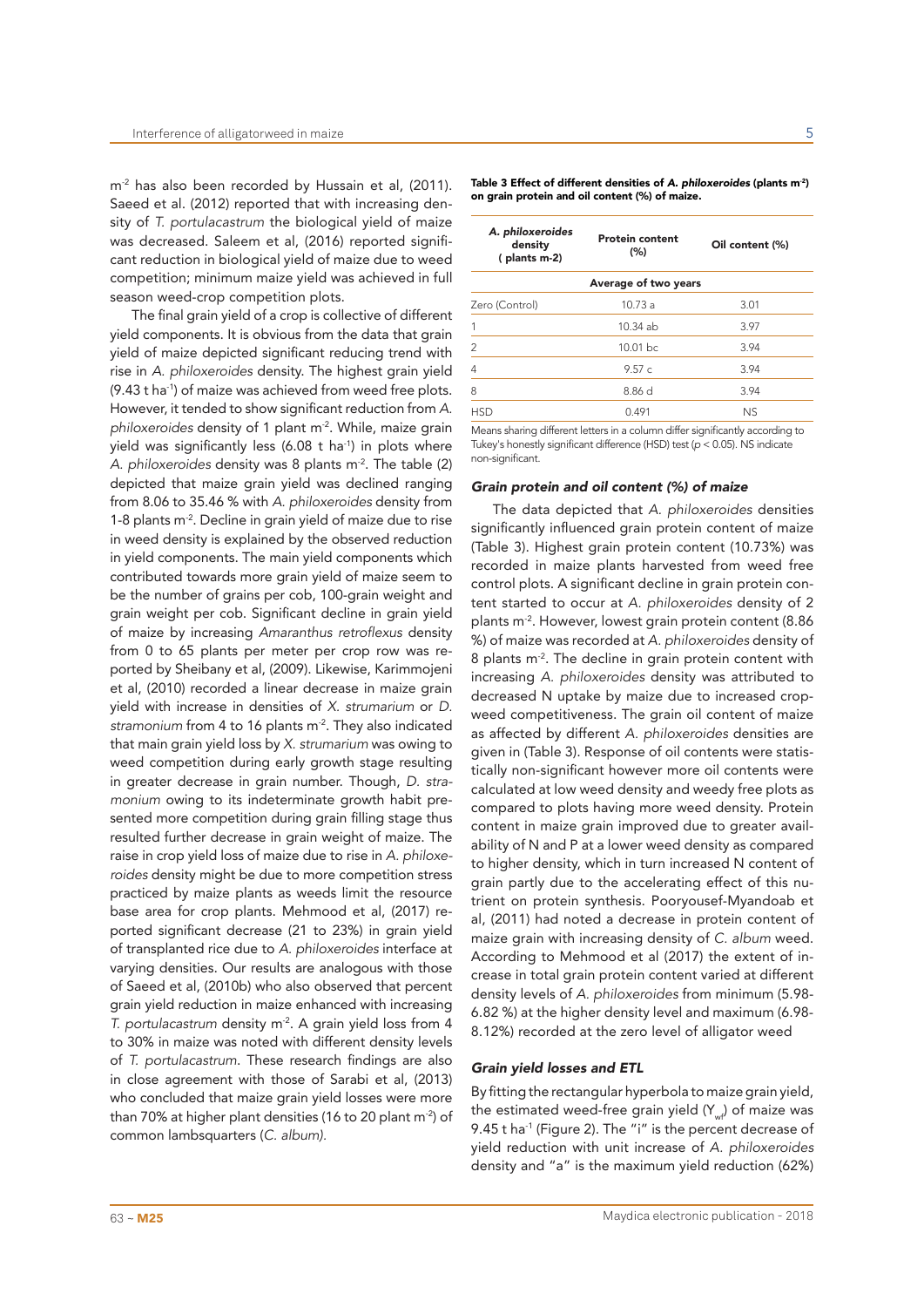



Figure 2 Non-Linear regression between maize grain yield and A. philoxeroides density

when 8 plants m-2 of *A. philoxeroides* was maintained in maize crop. There was good agreement between predicted and observed yield as *A. philoxeroides* density increased, showing that competition between maize and *A. philoxeroides* was described well by the hyperbolic model.

Keeping the herbicide cost US\$ 14.98, application cost US\$ 9.91, value per unit of crop US\$ 75; ETL of *A. philoxeroides* was estimated to be 0.47 plants per m2 (Table 4). The herbicide efficiency irrespective of year and herbicide was presumed to be 0.72.

Table 4 Parameter estimates and economic threshold Level (ETL) of *A. philoxeroides* in maize

| Year                | $Ch+Ca$<br>(US\$)   | $Y_0$ $P (US$$<br>(t ha-1) ton-1) |                   | L $H$ ET<br>(plants m-2) |
|---------------------|---------------------|-----------------------------------|-------------------|--------------------------|
| Two year<br>Average | $14.98 + 9.91$ 9.45 |                                   | 75.07 0.1042 0.72 | 0.47                     |

 $C_h$  = herbicide cost, Ca = application cost, Y<sub>o</sub> = weed free corn yield, P = value per unit of crop,  $L =$  proportional loss per unit weed density, and  $H =$ herbicide efficacy

The price of harvested product is major aspect to determine the ETL, the high value to maize grain and more biomass due to spreading nature of *A. philoxeroides* was major reason for low ETL of this weed. Recently, ETL of *A. philoxeroides* was estimated 1.5 plants per  $m<sup>2</sup>$  in transplanted rice (Mehmood et al, 2017). Safdar et al, (2015) reported significant grain yield losses of maize at low density (1 plant m-2) of *Parthenium hysterophorus*. Findings are also supported by Tironi et al, (2016), they reported that higher economic value of sugarcane reduced the weed ETL to very low level. They also concluded that cost and efficacy of weed control method influence the ETL, higher cost and fewer efficacies increase the ETL level and the other way around.

The ETL of *A. philoxeroides* could be more less if the seed production of this weed is also included, because even less number of weed can produce many seeds that could cause significant loss in subsequent crop. When the seed production variable was considered, the ETL of *B. brizantha* reduced to very small number of weed plants m<sup>-2</sup> (Parsons et al, 2009). Further studies related to ETL of *A. philoxeroides* should also consider the seed production variable to establish the optimal ETL.

Additionally, strong allelopathic potential of *A. philoxeroides* might also be a major factor for low ETL of this weed (Abbas et al, 2017). Kwon et al, (2008) estimated the 3.4 and 4.6 plant  $m<sup>2</sup>$  ETL densities for *E. crus-galli* and *S. planiculmis*, respectively. The economic threshold of *A. philoxeroides* was 4.02 plants m<sup>-2</sup> when manual weed control was adopted for its control in garlic (*Allium sativum*) fields (Shou-hui et al, 2008). These studies indicate that weed species have different modes of growth, reproduction and levels of threshold density (Onofri and Tie, 2006). Farmers should control this weed completely in maize fields to reduce yield losses.

The current findings conclude that *A. philoxeroides* caused strong competition in maize due to high biomass production and NPK uptake. It significantly reduced maize growth, yield and quality of grains. The estimated ETL of this weed in grain maize is 0.47 plants m-2. Complete control of this weed is suggested to tackle yield losses in maize.

#### References

- Abbas T, Nadeem MA, Tanveer A, Syed S, Zohaib A, Farooq N, Shehzad MA, 2017. Allelopathic influence of aquatic weeds on agro-ecosystem: a review. Planta Daninha 35:e017163146.
- Abbas T, Tanveer A, Khaliq A, Safdar ME and Nadeem MA. 2014. Allelopathic effects of aquatic weeds on germination and seedling growth of wheat. Herbologia. 14:11-25.
- Anonymous, 1980. Association of Official Agricultural Chemists, Official methods of analysis, Editor W. Hormitz, 10th edition. p.124. Washington DC, USA.
- Blackshaw RE, Lemerle D, Mailer R, Young KR. 2002. Influence of wild radish on yield and quality of canola. Weed Sci 50: 334-349
- Chapman HD, Pratt PF, 1961. Methods of analysis for soils, plants and waters. Division of Agricultural Sciences, University of California Riverside, USA.
- Cousens R, 1985. A simple model relating yield loss to weed density. Ann Appl Biol 107: 239-252.
- Cousens R, 1987. Theory and reality of weed control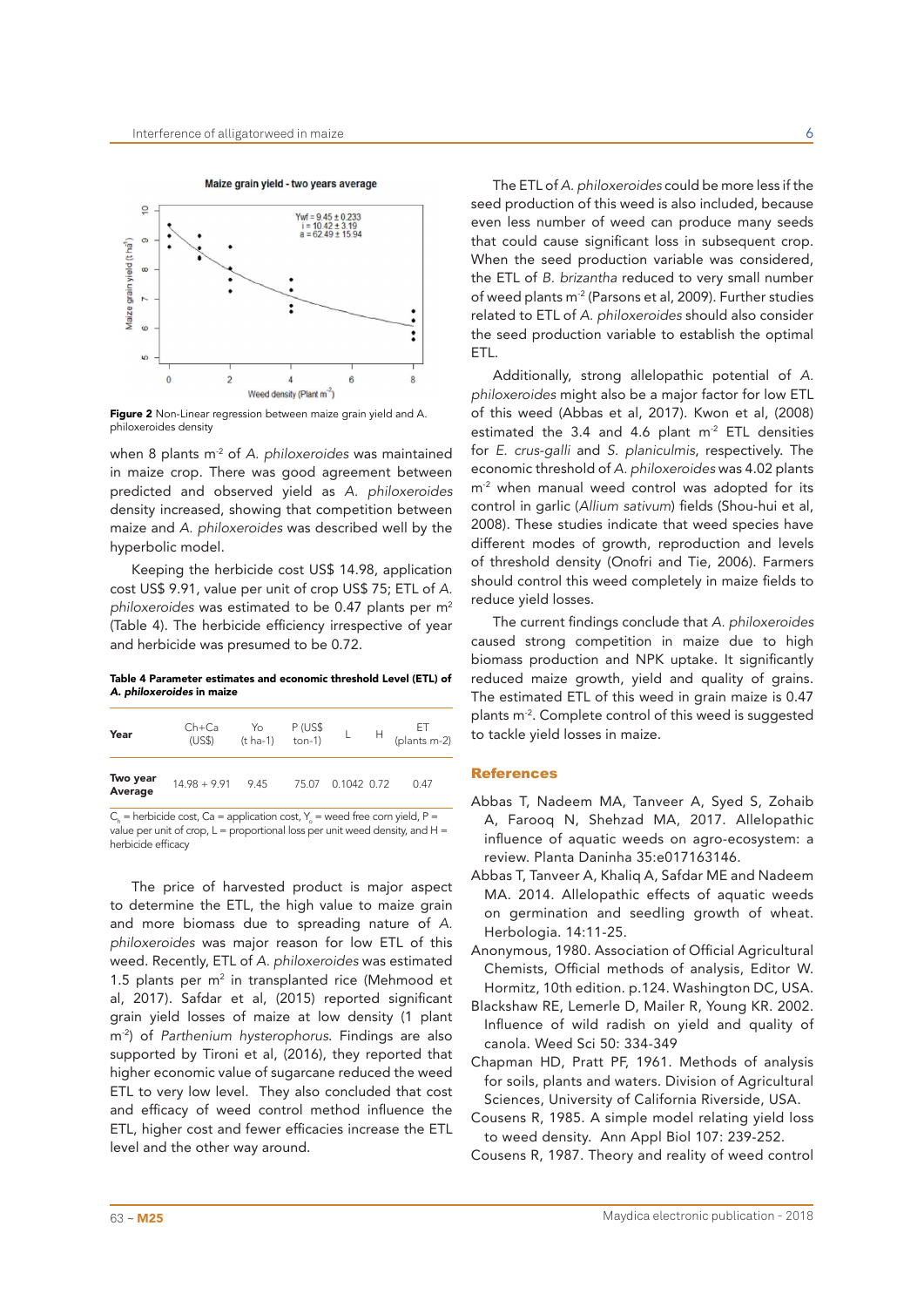thresholds. Plant Prot Q 2: 13-20.

- Hamouz P, Hamouzová K, Holec J, Tyšer L. 2013. Impact of site-specific weed management on herbicide savings and winter wheat yield. Plant Soil Environ 59: 101-107.
- Hussain Z, Marwat KB, Cardina J. 2011. Common cocklebur competition in forage maize. Weed Technol 25:151-158.
- Jackson ML, 1962. Chemical composition of soil. In: Chemistry of Soil, (Ed. FE Bean), Van Nostrand Co., New York, 71-144.
- Jones Jr JB, Wolf B, Mills HA. 1991. Plant Analysis Handbook. Micro-macro Publishing Inc, Athens, GA USA.
- Karimmojeni H, Mashhadi HR, Alizadeh HM, Cousens RD, Mesgaran MB. 2010. Interference between maize and *Xanthium strumarium* or *Datura stramonium*. Weed Res 50: 253-261.
- Khaliq A, Matloob A, Cheema ZA, Farooq M. 2011. Allelopathic activity of crop residue incorporation alone or mixed against rice and its associated grass weed jungle rice (*Echinochloa colona* [L.] Link). Chil. j. Agric. Res. 71: 418-423
- Kiranjit S, Tarundeep K, Bhullar MS, Brar AS, 2016. The critical period for weed control in spring maize in north-west India. *Maydica 61*: 1
- Knezevic SZ, Evans SP, Blankenship EE, Van Acker RC, Lindquist IL. 2002. Critical period for weed control: the concept and data analysis. Weed Sci 50: 773-786
- Kwon OD, Kuk YI, Moon BC. 2008. Economic threshold levels based on rice yield and rice quality as affected by densities of *Scirpus planiculmis* in transplanting rice cultivation. Korean J Weed Sci. 28:255-263
- Lehoczky E, Reisinger P. 2003. Study on the weedcrop competition for nutrients in maize. Commun Agric Appl Biol Sci 68: 373-80
- Liphadzi KB, Dille JA, 2006. Annual weed competitiveness as affected by preemergence herbicide in corn. Weed Sci 54: 156-165
- Liuqing YU, Fuji Y, Yongjum Z, Jianping Z, Yongliang LU, Songvan X. 2007. Comparison of allelopathy potential between an exotic invasive weed Alternanthera philoxeroides and a local weed Alternanthera sessilis. Chinese J Rice Sci 21: 84-89
- Low NH, 1990. Food analysis, 417/717 Laboratory Manual, Deptt. of Microbiology and Food Science. p.37-38. Univ. of Saskatchewn, Canada.
- Mamun MAA, Shultana R, Roy BC, Parvez A, Mridha AJ, 2013. Determination of yield loss and economic threshold density of *Scirpus maritimus* in winter rice. Acad J Agric Res 1: 211-219
- Massinga RA, Curie RS, 2002. Impact of Palmer amaranth (*Amaranthus palmeri*) on corn (*Zea mays*) grain yield and quality of forage. Weed Technol 16: 532-536
- Mehmood A, Tanveer A, Nadeem MA, Zahir ZA, 2014. Comparative allelopathic potential of metabolites of two *Alternanthera* species against germination and seedling growth of rice. Planta daninha. 32: 1-10
- Mehmood A, Tanveer A, Javed MM, Nadeem MA, Naeem M, Abbas T. 2017. Estimation of Economic Threshold Level of Alligator Weed (*Alternanthera philoxeroides* (Mart.) Griseb.) to Tackle Grain Quality and Yield Losses in Rice. Arch Agron Soil Sci. in press.
- Oljaca S, Vrbnicanin S, Simic M, Stefanovic L, Dolijanovic Z, 2007. Jimsonweed (*Datura stramonium* L.) interference in maize. Maydica 52: 329-333
- Onofri A, Tei F, 2006. Competitive ability and threshold levels of three broad leaf weed species in sunflower. Weed Res 34: 471-479
- Parsons DJ, Benjamin LR, Clarke J, Ginsburg D, Mayes A, Milne AE, Wilkinson DJ. 2009. Weed manager-A model-based decision support system for weed management in arable crops. Comp Electron Agr 65: 155-167.
- Pooryousef-Myandoab M, Shaghayegh-Sharifi TG, Navid-Hosseini M, 2011. Study on density and interference effects of *Chenopodium album* L. weed in two corn planting pattern. J Appl Environ Biol Sci 1: 541-544
- Saeed M, Marwat KB, Gul B, Hussain Z, 2012. Effect of weed density on leaf area index and biological yield of maize. Pak J Bot 46: 1939-1942
- Saeed M, Marwat KB, Hassan G, Khan A, Khan IA. 2010. Interference of horse purslane (*Trianthema portulacastrum* L.) with maize (*Zea mays* L.) at different densities. Pak J Bot 42: 173-179
- Safdar ME, Tanveer A, Khaliq A, Maqbool R, 2016. Critical competition period of parthenium weed (*Parthenium hysterophorus* L.) in maize. Crop Prot 80: 101-107.
- Sarabi V, Mahallati MN, Nezami A, Mohassel MHR, 2013. Effects of common lambsquarters (*Chenopodium album* L.) emergence time and density on growth and competition of maize (*Zea mays* L.). Aust J Crop Sci 7: 532-537
- Sheiban K, Meybodi MAB, Atri A, 2009. Competitive effects of redroot pigweed (Amaranthus retroflexus) in the growth indices and yield of corn. Weed Biol Manag 9: 152-159
- Shen J, Shen M, Wang X, Lu Y, 2005. Effect of